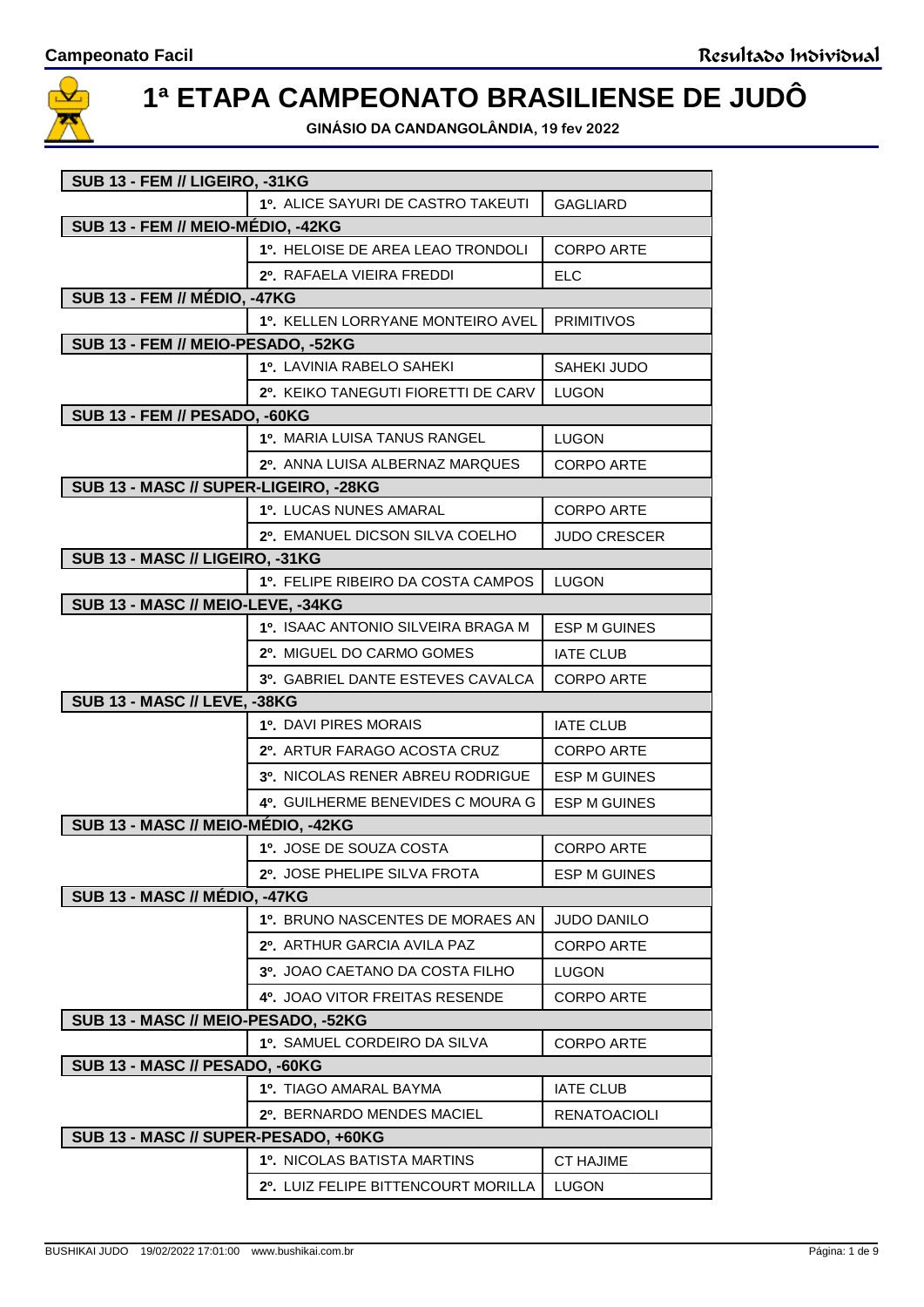

| SUB 15 - FEM // MEIO-LEVE, -44KG      |                                              |                     |  |
|---------------------------------------|----------------------------------------------|---------------------|--|
|                                       | 1º. ANA LUISA FREITAS REGO                   | <b>CORPO ARTE</b>   |  |
|                                       | 2º. VALENTINA ISAC SINICIO CURY              | <b>CORPO ARTE</b>   |  |
|                                       | 3º. ANA CARLA CARVALHO RABIS                 | <b>CT HAJIME</b>    |  |
| <b>SUB 15 - FEM // LEVE, -48KG</b>    |                                              |                     |  |
|                                       | 1º. NICOLE LUISA MARQUES RODRIGUE            | <b>ESP M GUINES</b> |  |
|                                       | 2º. NICOLE ESTRELA AQUINO                    | <b>CORPO ARTE</b>   |  |
|                                       | 3º. ISABELLY VASCONCELOS DE OLIVEI           | <b>ESP M GUINES</b> |  |
| SUB 15 - FEM // MEIO-MÉDIO, -52KG     |                                              |                     |  |
|                                       | 10. ANA BEATRIZ RIBEIRO MACHADO              | <b>IATE CLUB</b>    |  |
|                                       | 2º. MARCELLA FERNANDES DE AGUIAR             | <b>NORONHA</b>      |  |
| <b>SUB 15 - FEM // MÉDIO, -57KG</b>   |                                              |                     |  |
|                                       | 1º. ELISE RODRIGUES GONÇALVES                | <b>LUGON</b>        |  |
| SUB 15 - FEM // PESADO, -70KG         |                                              |                     |  |
|                                       | 1º. HEMILY SOUZA NORONHA                     | <b>NORONHA</b>      |  |
| SUB 15 - FEM // SUPER-PESADO, +70KG   |                                              |                     |  |
|                                       | 1º. NINA CAETANO FILIPPO                     | <b>JUDO DANILO</b>  |  |
|                                       | 2º. THAMIRES LOIOLA SILVA                    | <b>PRIMITIVOS</b>   |  |
| SUB 15 - MASC // SUPER-LIGEIRO, -40KG |                                              |                     |  |
|                                       | 1º. COSMO SOUSA DE AGUIAR                    | <b>CT HAJIME</b>    |  |
|                                       | 2º. ALLAN DAUDT DE LUCÊNA LEAL               | <b>ESP M GUINES</b> |  |
| SUB 15 - MASC // LIGEIRO, -45KG       |                                              |                     |  |
|                                       | 1º. LUCAS DENIPOTI COSTA                     | <b>IATE CLUB</b>    |  |
|                                       | 2º. NICOLLAS DE OLIVEIRA URANI               | <b>NOVA AMERICA</b> |  |
| SUB 15 - MASC // MEIO-LEVE, -50KG     |                                              |                     |  |
|                                       | 1º. LUIZ AUGUSTO DO PRADO DA S. CO           | <b>ESP M GUINES</b> |  |
|                                       | 2º. VINICIUS SCHNEIDER NERY                  | <b>CORPO ARTE</b>   |  |
|                                       | 3º. LUCAS RIAN MOURA DA SILVA                | <b>PRIMITIVOS</b>   |  |
|                                       | 4º. RUAN ALENCAR SILVA LEAL                  | <b>LUGON</b>        |  |
|                                       | 5º. RAFAEL MORENO PARO BELMONTE              | <b>ESP M GUINES</b> |  |
| <b>SUB 15 - MASC // LEVE, -55KG</b>   |                                              |                     |  |
|                                       | 1º. ARTHUR DE OLIVEIRA PADUA                 | <b>ASS APRISCO</b>  |  |
|                                       | 2º. GABRIEL BENAIA CANDIDO CARVAL            | <b>CORPO ARTE</b>   |  |
|                                       | 3º. TIAGO RODRIGUES DOS SANTOS SIL           | <b>PRIMITIVOS</b>   |  |
|                                       | <b>3º. PEDRO HENRIQUE FONSECA CALDA</b>      | CORPO ARTE          |  |
|                                       | 5º, ISAAC SILVA DE JESUS ALBERNAZ            | LUGON               |  |
|                                       | 5 <sup>0</sup> . FELIPE MORENO PARO BELMONTE | ESP M GUINES        |  |
|                                       | 7º. LEONARDO PACHECO SILVA                   | <b>RENATOACIOLI</b> |  |
|                                       | <b>7º. FRANCISCO NEOTTI GOMES DE OLIV</b>    | <b>GRANADO</b>      |  |
|                                       | <b>7º. LEONARDO DE CARVALHO LIMA</b>         | JPN BRA             |  |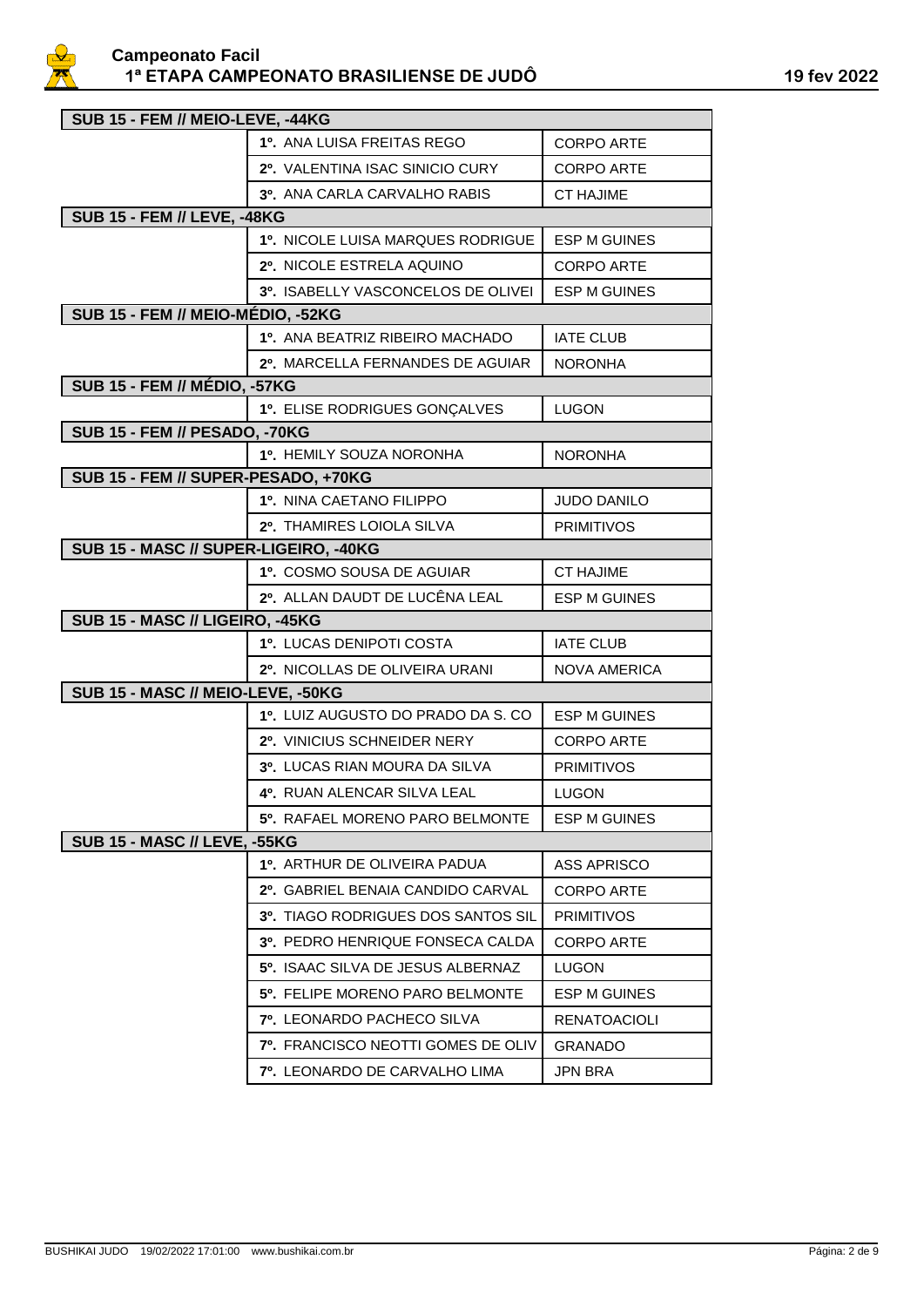

| SUB 15 - MASC // MEIO-MÉDIO, -60KG    |                                         |                     |  |
|---------------------------------------|-----------------------------------------|---------------------|--|
|                                       | 1º. JOAO GABRIEL MELO MARTINS MOU       | <b>ASS APRISCO</b>  |  |
|                                       | 2º. ITALO ROMEIRO DA COSTA              | <b>NOVA AMERICA</b> |  |
|                                       | 3º. ANDRE ROCHA LUZ                     | DOM PEDRO II        |  |
|                                       | 3º. LUCAS VICENTE AMARO                 | <b>LUGON</b>        |  |
|                                       | 5º. DAVI VARELLA RODRIGUES DA CUN       | <b>ESP M GUINES</b> |  |
|                                       | 5º. ARTHUR SILVA CORDEIRO               | <b>RENATOACIOLI</b> |  |
|                                       | 7º. DANIEL SANTOS PEREIRA               | <b>SOBRINHO</b>     |  |
|                                       | 7º. RAFAEL PIRES ALENCAR                | <b>ESP M GUINES</b> |  |
|                                       | <b>7º. BERNARDO NERY DOMINGUES AGUI</b> | <b>CORPO ARTE</b>   |  |
| SUB 15 - MASC // MÉDIO, -66KG         |                                         |                     |  |
|                                       | 1º, ENZO GUSMAO BARRETO                 | <b>LUGON</b>        |  |
|                                       | 2º. LUIS FELIPE A. SANTOS               | <b>JUDOSELECTUS</b> |  |
| SUB 18 - FEM // MEIO-LEVE, -48KG      |                                         |                     |  |
|                                       | 1º. MARIANA MUNIZ AMADO ATHAYDE         | <b>FORMOSENSE</b>   |  |
|                                       | 2º. ISADORA ESTEVES CAVALCANTE          | <b>CORPO ARTE</b>   |  |
|                                       | 3º. MANUELLA DE PAULA RIBEIRO DA F      | <b>CORPO ARTE</b>   |  |
| <b>SUB 18 - FEM // LEVE, -52KG</b>    |                                         |                     |  |
|                                       | 1º. KAILLANY CRISTINE SOUZA SOARES      | <b>JUDO PENNA</b>   |  |
|                                       | 2º. MARIA PAULA ANDRADE LOURENÇO        | <b>PRIMITIVOS</b>   |  |
|                                       | 3º. SARAH CAROLINE NASCIMENTO LEO       | <b>CORPO ARTE</b>   |  |
|                                       | 4º. MARIA VIDIGAL PASSOS                | <b>CORPO ARTE</b>   |  |
| SUB 18 - FEM // MEIO-MÉDIO, -57KG     |                                         |                     |  |
|                                       | 1º. BIANCA BERNARDO REIS ROSA           | <b>CORPO ARTE</b>   |  |
|                                       | 2º. GEOVANNA DE SOUZA OLIVEIRA PIR      | <b>ASS APRISCO</b>  |  |
|                                       | 3º. PIETRA ESTRELA AQUINO               | <b>CORPO ARTE</b>   |  |
|                                       | 4º. MANUELLA VICTORIA MENDES SAMP       | <b>JUDO PENNA</b>   |  |
|                                       | 5º. LARISSA SIQUEIRA MARINHO DE CA      | <b>JUDO DANILO</b>  |  |
| <b>SUB 18 - FEM // MÉDIO, -63KG</b>   |                                         |                     |  |
|                                       | 1º. SOPHIA DE BRITO CAMARA              | <b>ESP M GUINES</b> |  |
|                                       | 2º. PAOLLA SUHETT                       | <b>CORPO ARTE</b>   |  |
| SUB 18 - FEM // MEIO-PESADO, -70KG    |                                         |                     |  |
|                                       | 1º. GABRIELA DE SOUZA COSTA             | <b>CORPO ARTE</b>   |  |
| <b>SUB 18 - FEM // PESADO, +70KG</b>  | 2º. ISABELA ROQUE SPECH                 | <b>JUDO DANILO</b>  |  |
|                                       | 1º. ANA JULIA RODRIGUES PESSANHA        | <b>CORPO ARTE</b>   |  |
| SUB 18 - MASC // SUPER-LIGEIRO, -50KG |                                         |                     |  |
|                                       | 1º, RYAN DURAES DA SILVA                | <b>CORPO ARTE</b>   |  |
|                                       | 2º. ARTHUR BARBOSA MARTINS MINE         | <b>CORPO ARTE</b>   |  |
|                                       | 3º. ANGEL ADRIEL DUARTE ALVARENG        | <b>PRIMITIVOS</b>   |  |
| SUB 18 - MASC // LIGEIRO, -55KG       |                                         |                     |  |
|                                       | 1º. LUCAS SCHETINO TAKAKI               | ESP M GUINES        |  |
|                                       | 2º. SAMUEL DIAS FRANÇA SILVA            | <b>CORPO ARTE</b>   |  |
|                                       | 3º. ANDERSON TAVEIRA DOS SANTOS         | <b>PRIMITIVOS</b>   |  |
|                                       | 4º. ALEXANDRE LUIZ DE ARAUJO QUEIR      | <b>EDUC MARIA</b>   |  |
|                                       | 5º. JOAO ARCANJO FLORES DE OLIVEIR      | ESP M GUINES        |  |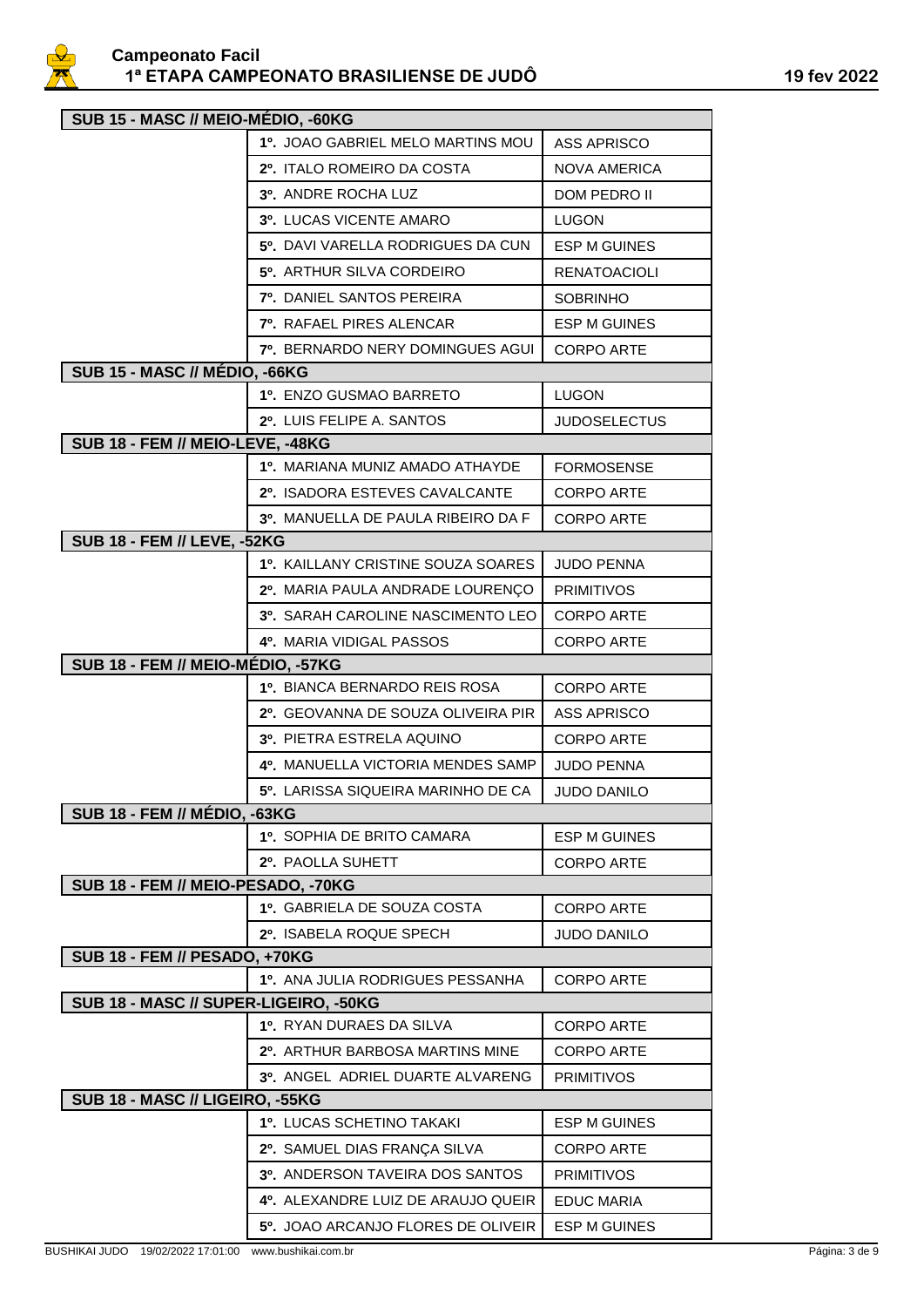

| SUB 18 - MASC // MEIO-LEVE, -60KG       |                                         |                     |  |
|-----------------------------------------|-----------------------------------------|---------------------|--|
|                                         | 1º. KENZO NAGATA                        | <b>ESP M GUINES</b> |  |
|                                         | 2º. GUSTAVO TERTLULIANO DA COSTA        | <b>ESP M GUINES</b> |  |
|                                         | 3º, PEDRO SCHETINO TAKAKI               | <b>ESP M GUINES</b> |  |
|                                         | 3º. MATHEUS SCHNEIDER NERY              | <b>CORPO ARTE</b>   |  |
|                                         | 5º. GUSTAVO AMARAL BAYMA                | <b>IATE CLUB</b>    |  |
|                                         | 5º. PAULO MESQUITA MELO ARAGAO          | <b>CORPO ARTE</b>   |  |
|                                         | 7º. VICTOR MARTINS PEREIRA              | <b>EDUC MARIA</b>   |  |
| <b>SUB 18 - MASC // LEVE, -66KG</b>     |                                         |                     |  |
|                                         | 1º. EDUARDO PEREIRA DO REGO             | ESP M GUINES        |  |
|                                         | 2º. LUCAS PANTUZO GOMES                 | <b>CORPO ARTE</b>   |  |
|                                         | 3º, FABIO RODRIGUES SANTOS COSTA        | MIB                 |  |
|                                         | 3º. ARTHUR ROCHA LUZ                    | DOM PEDRO II        |  |
|                                         | 5º. IAN SANTOS SILVA                    | <b>CORPO ARTE</b>   |  |
|                                         | 5º. MATHEUS DE PAULA MACHADO TER        | <b>IATE CLUB</b>    |  |
| SUB 18 - MASC // MEIO-MÉDIO, -73KG      |                                         |                     |  |
|                                         | 1º. MIGUEL DE ALMEIDA PIRES             | <b>CORPO ARTE</b>   |  |
|                                         | 2º. JOSE EDUARDO ALMEIDA GARCIA         | MIB                 |  |
|                                         | 3º. GABRIEL CUNHA MELCHIADES LIMA       | <b>ESP M GUINES</b> |  |
|                                         | 4º. FERNANDO GONÇALVES DE SOUZA         | <b>CORPO ARTE</b>   |  |
|                                         | 5º. BRUNO HENRIQUE CORREIA DA SILV      | DOM PEDRO II        |  |
| SUB 18 - MASC // MÉDIO, -81KG           |                                         |                     |  |
|                                         | 1º. PAULO EDUARDO BANHOLI C GALLO       | <b>LUGON</b>        |  |
|                                         | 2º. VINICIUS COSTA NUNES                | <b>CT HAJIME</b>    |  |
|                                         | 3º. DAVI LEITE COSTA FONTES             | <b>ESP M GUINES</b> |  |
| SUB 18 - MASC // MEIO-PESADO, -90KG     |                                         |                     |  |
|                                         | 1º. MATHEUS HENRIQUE AZEVEDO DE A       | <b>CORPO ARTE</b>   |  |
|                                         | 2º. MARCOS VINICIUS NUNES DA SILVA      | <b>NORONHA</b>      |  |
| SUB 18 - MASC // PESADO, +90KG          |                                         |                     |  |
|                                         | 1º. DOMINGOS MARTINS DE SOUZA           | <b>NORONHA</b>      |  |
|                                         | 2º. KAUA PACHECO DOS SANTOS             | <b>GAGLIARD</b>     |  |
| SUB 21 - FEM // LIGEIRO, -48KG          | 3º. GUSTAVO SOARES DE REZENDE AL        | <b>LUGON</b>        |  |
|                                         | 1º. MARIANA MUNIZ AMADO ATHAYDE         | <b>FORMOSENSE</b>   |  |
|                                         | 2º. ISADORA ESTEVES CAVALCANTE          | <b>CORPO ARTE</b>   |  |
|                                         | 3º. KATRIELEN LOYANE MONTEIRO AVE       | <b>NOVA AMERICA</b> |  |
|                                         | 4º. TAMYSIS RIBEIRO CAIXETA             | <b>CORPO ARTE</b>   |  |
|                                         | 5º. MANUELA DE PAULA RIBEIRO DA FO      | <b>CORPO ARTE</b>   |  |
| <b>SUB 21 - FEM // MEIO-LEVE, -52KG</b> |                                         |                     |  |
|                                         | 1º, KAILLANY CRISTINE SOUZA SOARES      | JUDO PENNA          |  |
|                                         | 2º. FABIANE DE OLIVEIRA PIRES           | <b>JUDO PENNA</b>   |  |
|                                         | <b>3º. MARIA PAULA ANDRADE LOURENÇO</b> | <b>PRIMITIVOS</b>   |  |
|                                         | 4º. MARIA VIDIGAL PASSOS                | <b>CORPO ARTE</b>   |  |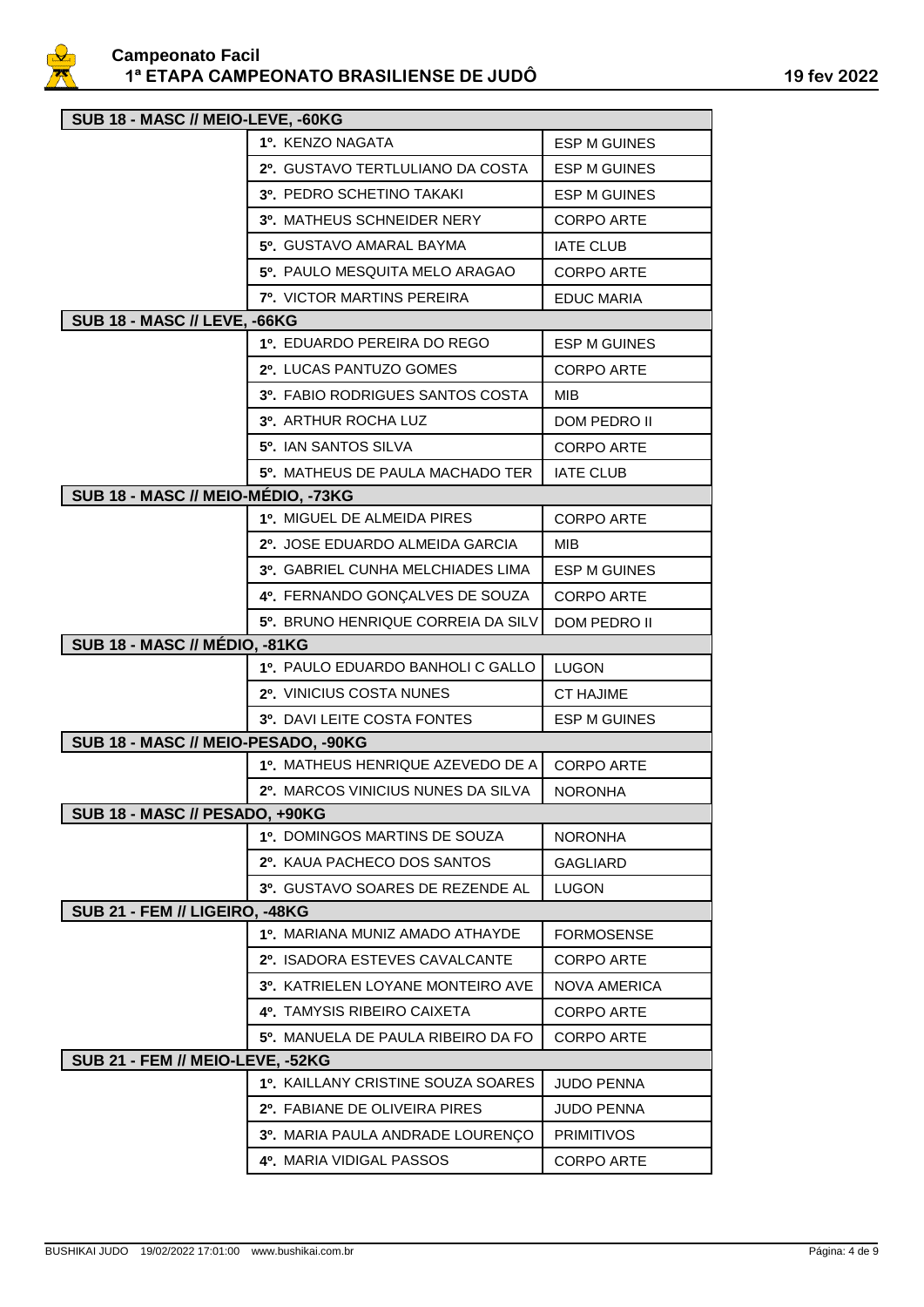

| <b>SUB 21 - FEM // LEVE, -57KG</b>   |                                    |                     |  |
|--------------------------------------|------------------------------------|---------------------|--|
|                                      | 1º. BIANCA BERNARDO REIS ROSA      | <b>CORPO ARTE</b>   |  |
|                                      | 2º. PIETRA ESTRELA AQUINO          | <b>CORPO ARTE</b>   |  |
|                                      | 3º. MANUELLA VICTORIA MENDES SAMP  | <b>JUDO PENNA</b>   |  |
|                                      | 4º. GEOVANNA DE SOUZA OLIVEIRA PIR | <b>ASS APRISCO</b>  |  |
| SUB 21 - FEM // MEIO-MÉDIO, -63KG    |                                    |                     |  |
|                                      | 1º. SOPHIA DE BRITO CAMARA         | <b>ESP M GUINES</b> |  |
|                                      | 2º. GEOVANNA LAYSA DE SOUZA FERR   | <b>ESP M GUINES</b> |  |
|                                      | 3º. PAOLLA SUHETT                  | <b>CORPO ARTE</b>   |  |
|                                      | 4º. INGRID CRISTINA GOMES DOS SANT | <b>NOVA AMERICA</b> |  |
| <b>SUB 21 - FEM // MÉDIO, -70KG</b>  |                                    |                     |  |
|                                      | 1º. BEATRIZ FERNANDES DE OLIVEIRA  | <b>CORPO ARTE</b>   |  |
|                                      | 2º. GABRIELA DE SOUZA COSTA        | <b>CORPO ARTE</b>   |  |
| SUB 21 - FEM // MEIO-PESADO, -78KG   |                                    |                     |  |
|                                      | 1º. PALOMA SANTOS PEREIRA          | <b>ESP M GUINES</b> |  |
| <b>SUB 21 - FEM // PESADO, +78KG</b> |                                    |                     |  |
|                                      | 1º. ANA JULIA RODRIGUES PESSANHA   | <b>CORPO ARTE</b>   |  |
| SUB 21 - MASC // LIGEIRO, -60KG      |                                    |                     |  |
|                                      | 1º. ROGER NUNES PEREIRA            | CORPO ARTE          |  |
|                                      | 2º. PEDRO LUCAS SANTANA PINHEIRO   | <b>ESP M GUINES</b> |  |
|                                      | 3º. ITALO RANGEL RODRIGUES SANTAN  | <b>CORPO ARTE</b>   |  |
|                                      | 3º. LUCAS SCHETINO TAKAKI          | <b>ESP M GUINES</b> |  |
|                                      | 5º. KAUA LUCAS SOUZA LOPES         | <b>JUDO PENNA</b>   |  |
|                                      | 5º. RAFAEL RAMOS SILVA             | <b>CORPO ARTE</b>   |  |
|                                      | 7º. SAMUEL DIAS FRANÇA SILVA       | <b>CORPO ARTE</b>   |  |
|                                      | 7º. LUCAS DE SOUSA NASCIMENTO      | <b>PRIMITIVOS</b>   |  |
|                                      | 7º. GUSTAVO TERTLULIANO DA COSTA   | <b>ESP M GUINES</b> |  |
|                                      | 7º. KENZO NAGATA                   | <b>ESP M GUINES</b> |  |
|                                      | 7º. MATHEUS SCHNEIDER NERY         | <b>CORPO ARTE</b>   |  |
|                                      | 7º. PEDRO SCHETINO TAKAKI          | <b>ESP M GUINES</b> |  |
| SUB 21 - MASC // MEIO-LEVE, -66KG    |                                    |                     |  |
|                                      | 1º. JOAO HENRIQUE MENDES JARDIM    | <b>ESP M GUINES</b> |  |
|                                      | 2º. RIVELINO NUNES PEREIRA FILHO   | <b>JUDO PENNA</b>   |  |
|                                      | 3º. GABRIEL DE OLIVEIRA SIQUEIRA   | <b>ESP M GUINES</b> |  |
|                                      | 3º. FERNANDO MOTA BATISTA JUNIOR   | ESP M GUINES        |  |
|                                      | 5º, FABIO RODRIGUES SANTOS COSTA   | MIB                 |  |
|                                      | 5º. DOUGLAS SILVA SOUZA            | NOVA AMERICA        |  |
|                                      | 7º. LUCAS GARCIA PEREIRA           | <b>PRIMITIVOS</b>   |  |
|                                      | <b>7º.</b> DAVI RIBEIRO MANSO      | <b>JUDOSELECTUS</b> |  |
| <b>SUB 21 - MASC // LEVE, -73KG</b>  |                                    |                     |  |
|                                      | 1º. RYAN LEONARDO ARAUJO DOS SAN   | ESP M GUINES        |  |
|                                      | 2º. JOSE EDUARDO ALMEIDA GARCIA    | MIB                 |  |
|                                      | 3º. THIERRY HENRY SILVEIRA DOS SAN | <b>CT HAJIME</b>    |  |
|                                      | 7º. MIGUEL DE ALMEIDA PIRES        | <b>CORPO ARTE</b>   |  |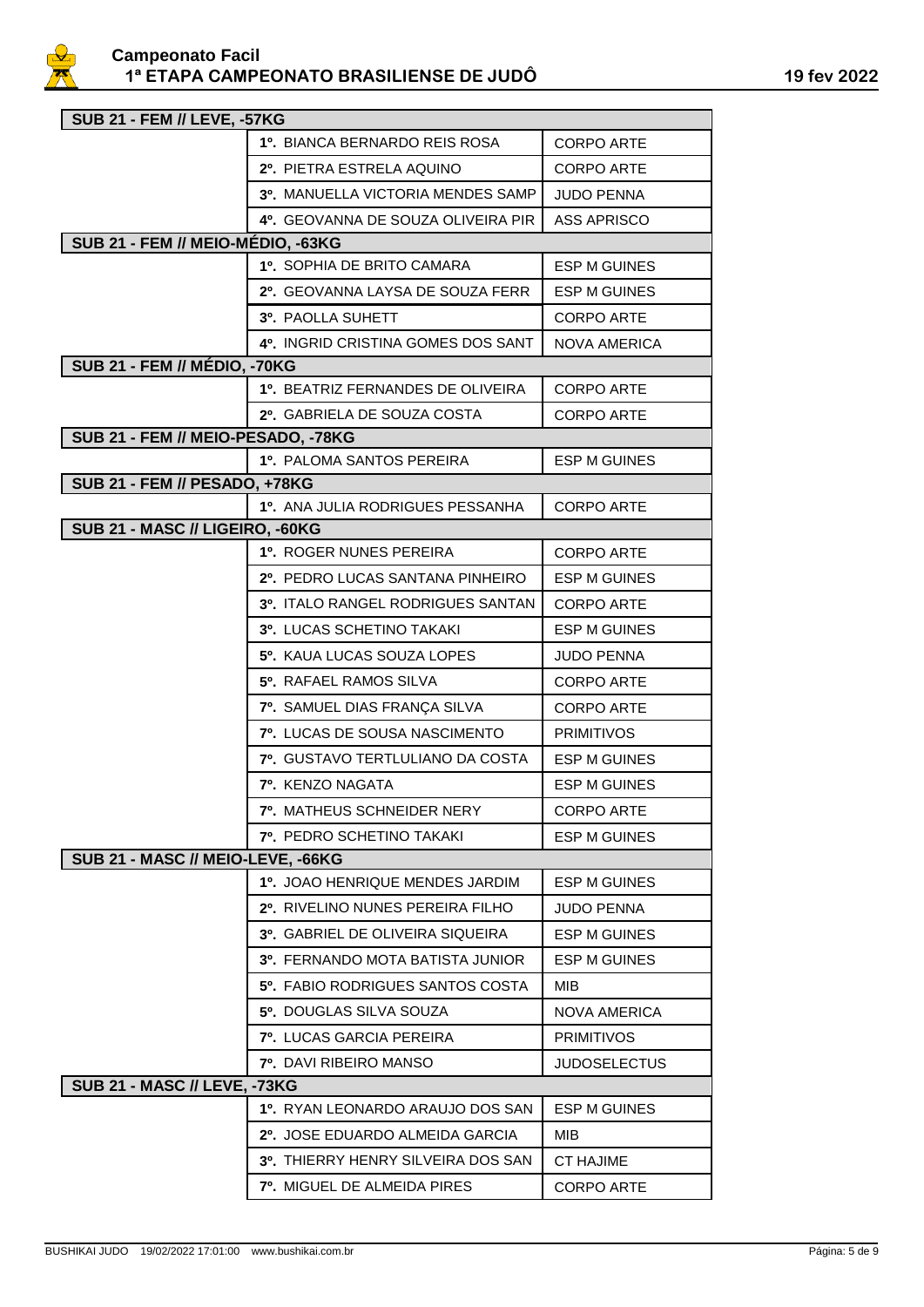

| SUB 21 - MASC // MEIO-MÉDIO, -81KG |                                    |                     |
|------------------------------------|------------------------------------|---------------------|
|                                    | 1º. PAULO EDUARDO BANHOLI C GALLO  | LUGON               |
|                                    | 2º. DAVI LEITE COSTA FONTES        | <b>ESP M GUINES</b> |
|                                    | 3º. YURE LOPES AGUIAR              | <b>ESP M GUINES</b> |
|                                    | 4º. FABRICIO PEREIRA QUINTINO      | <b>JUDOSELECTUS</b> |
| SUB 21 - MASC // MÉDIO, -90KG      |                                    |                     |
|                                    | 1º. GABRIEL ALVES DE MACEDO        | <b>NOVA AMERICA</b> |
| SUB 21 - MASC // PESADO, +100KG    |                                    |                     |
|                                    | 1º. PAULO HENRIQUE FERREIRA DE OLI | <b>CORPO ARTE</b>   |
|                                    | 2º. KAUA PACHECO DOS SANTOS        | GAGLIARD            |
| SÊNIOR - FEM // LIGEIRO, -48KG     |                                    |                     |
|                                    | 1º. ISADORA ESTEVES CAVALCANTE     | <b>CORPO ARTE</b>   |
|                                    | 2º. TAMYSIS RIBEIRO CAIXETA        | <b>CORPO ARTE</b>   |
| SÊNIOR - FEM // MEIO-LEVE, -52KG   |                                    |                     |
|                                    | 1º. LUIZA ALVES DE OLIVEIRA SOUSA  | <b>CORPO ARTE</b>   |
|                                    | 2º. FABIANE DE OLIVEIRA PIRES      | <b>JUDO PENNA</b>   |
|                                    | 3º. KAILLANY CRISTINE SOUZA SOARES | <b>JUDO PENNA</b>   |
|                                    | 3º. LEILIANE SEVERINO DA SILVA     | <b>FORMOSENSE</b>   |
|                                    | 5º. MARIA PAULA ANDRADE LOURENÇO   | <b>PRIMITIVOS</b>   |
|                                    | 5º. MARIA VIDIGAL PASSOS           | <b>CORPO ARTE</b>   |
| SÊNIOR - FEM // LEVE, -57KG        |                                    |                     |
|                                    | 1º. BIANCA BERNARDO REIS ROSA      | <b>CORPO ARTE</b>   |
|                                    | 2º. PIETRA ESTRELA AQUINO          | <b>CORPO ARTE</b>   |
| SÊNIOR - FEM // MEIO-MÉDIO, -63KG  |                                    |                     |
|                                    | 1º. LUIZA CRISTINA MOTA            | <b>CORPO ARTE</b>   |
|                                    | 2º. SOPHIA DE BRITO CAMARA         | ESP M GUINES        |
|                                    | 3º. PAOLLA SUHETT                  | <b>CORPO ARTE</b>   |
|                                    | 4º. GEOVANNA LAYSA DE SOUZA FERR   | <b>ESP M GUINES</b> |
| SÊNIOR - FEM // MÉDIO. - 70KG      |                                    |                     |
|                                    | 1º. BEATRIZ FERNANDES DE OLIVEIRA  | <b>CORPO ARTE</b>   |
|                                    | 2º. ROBERTA RODRIGUES QUEIROZ BO   | <b>CORPO ARTE</b>   |
|                                    | 3º. PHYLLIS CORDEIRO MARQUES ROD   | <b>ESP M GUINES</b> |
| SÊNIOR - FEM // MEIO-PESADO, -78KG |                                    |                     |
|                                    | 1º. PALOMA SANTOS PEREIRA          | <b>ESP M GUINES</b> |
| SÊNIOR - FEM // PESADO, +78KG      |                                    |                     |
|                                    | 1º. ANA JULIA RODRIGUES PESSANHA   | <b>CORPO ARTE</b>   |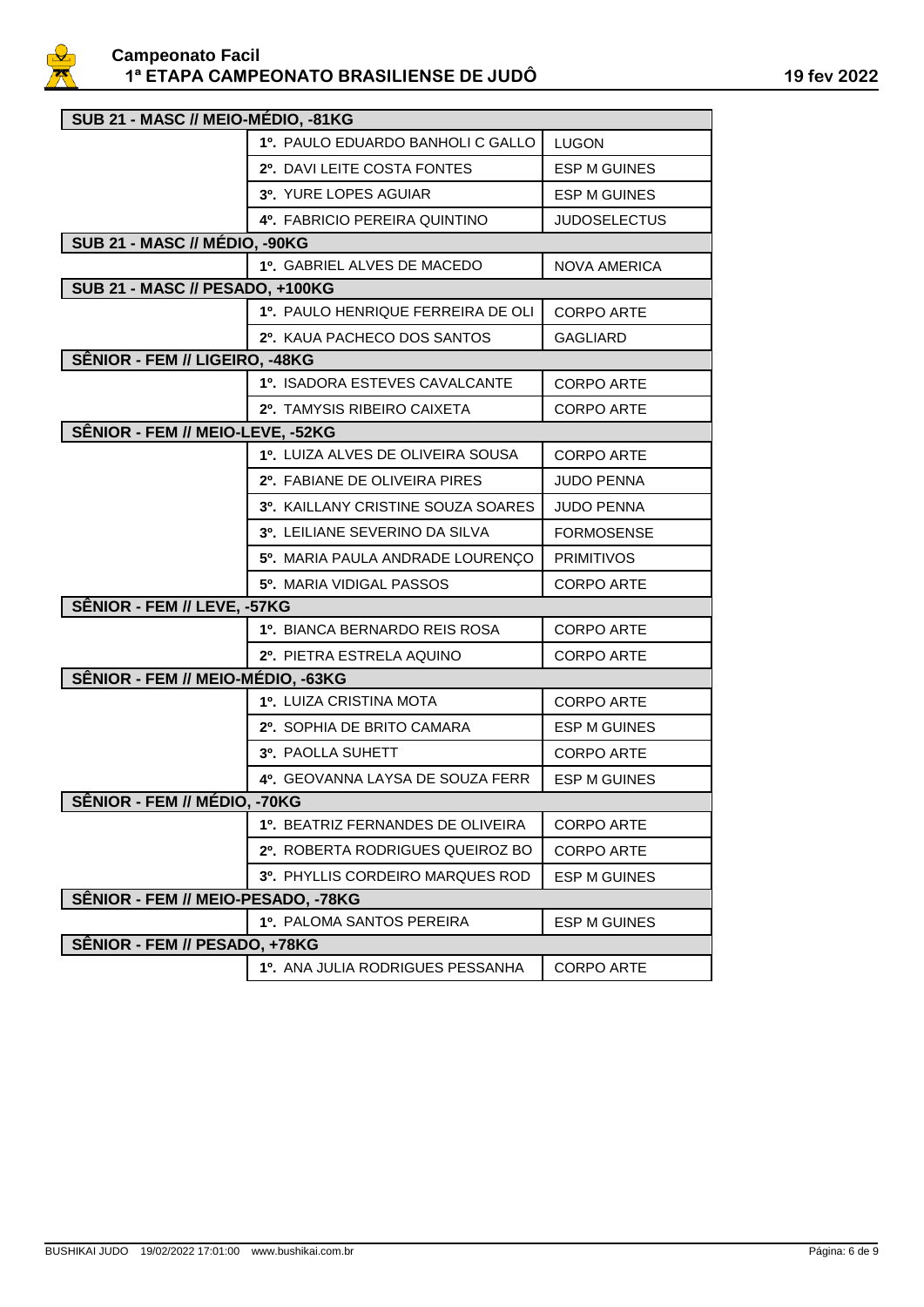

| SÊNIOR - MASC // LIGEIRO, -60KG      |                                         |                     |  |
|--------------------------------------|-----------------------------------------|---------------------|--|
|                                      | 1º. ROGER NUNES PEREIRA                 | <b>CORPO ARTE</b>   |  |
|                                      | 2º. KAUA LUCAS SOUZA LOPES              | JUDO PENNA          |  |
|                                      | 3º. RAFAEL RAMOS SILVA                  | <b>CORPO ARTE</b>   |  |
|                                      | 3º. LUCAS SCHETINO TAKAKI               | <b>ESP M GUINES</b> |  |
|                                      | 5º. ITALO RANGEL RODRIGUES SANTAN       | CORPO ARTE          |  |
|                                      | 5º. PEDRO LUCAS SANTANA PINHEIRO        | ESP M GUINES        |  |
|                                      | 7º. SAMUEL DIAS FRANÇA SILVA            | <b>CORPO ARTE</b>   |  |
|                                      | 7º. JOAO VITOR DOURADO GOMES            | <b>RENATOACIOLI</b> |  |
|                                      | <b>7º. GUSTAVO TERTLULIANO DA COSTA</b> | <b>ESP M GUINES</b> |  |
|                                      | <b>7º. MATHEUS SCHNEIDER NERY</b>       | <b>CORPO ARTE</b>   |  |
|                                      | <b>7º.</b> RICARDO MESQUITA MUNIZ       | <b>CORPO ARTE</b>   |  |
| SÊNIOR - MASC // MEIO-LEVE, -66KG    |                                         |                     |  |
|                                      | 1º. RIVELINO NUNES PEREIRA FILHO        | <b>JUDO PENNA</b>   |  |
|                                      | 2º. JOAO HENRIQUE MENDES JARDIM         | ESP M GUINES        |  |
|                                      | 3º. FERNANDO MOTA BATISTA JUNIOR        | <b>ESP M GUINES</b> |  |
|                                      | 4º. GABRIEL DE OLIVEIRA SIQUEIRA        | ESP M GUINES        |  |
|                                      | <b>5º.</b> FABIO RODRIGUES SANTOS COSTA | MIB                 |  |
| SÊNIOR - MASC // LEVE, -73KG         |                                         |                     |  |
|                                      | 1º. LUCIANO BESERRA LOIOLA              | <b>ESP M GUINES</b> |  |
|                                      | 2º. RYAN LEONARDO ARAUJO DOS SAN        | <b>ESP M GUINES</b> |  |
|                                      | 3º. MATHEUS GABRIEL DE SOUSA OLIV       | <b>SOBRINHO</b>     |  |
|                                      | 3º. ARLEY RODRIGO FERREIRA DA SILV      | <b>GRANADO</b>      |  |
|                                      | 5º. JOSE EDUARDO ALMEIDA GARCIA         | MIB                 |  |
|                                      | 5º. THIERRY HENRY SILVEIRA DOS SAN      | <b>CT HAJIME</b>    |  |
| SÊNIOR - MASC // MEIO-MÉDIO, -81KG   |                                         |                     |  |
|                                      | <b>1º. WALKER XAVIER SILVA</b>          | <b>NOVA AMERICA</b> |  |
|                                      | 2º. NELSON LOPES ZEDES JUNIOR           | <b>PMDF</b>         |  |
|                                      | 3º. LUCAS REIS MONDADORI DE OLIVEI      | <b>CORPO ARTE</b>   |  |
|                                      | 3º. DANIEL AMORIM DE OLIVEIRA           | <b>CORPO ARTE</b>   |  |
|                                      | <b>5º. YURE LOPES AGUIAR</b>            | <b>ESP M GUINES</b> |  |
|                                      | 5º. PAULO EDUARDO BANHOLI C GALLO       | <b>LUGON</b>        |  |
| SÊNIOR - MASC // MÉDIO, -90KG        |                                         |                     |  |
|                                      | 1º. ARTHUR DE MELO GARCIA               | <b>ESP M GUINES</b> |  |
|                                      | 2º. GABRIEL ALVES DE LUCENA             | <b>CORPO ARTE</b>   |  |
|                                      | <b>3º. UEVERTON NUNES TORRES</b>        | <b>PRIMITIVOS</b>   |  |
| SÊNIOR - MASC // MEIO-PESADO, -100KG |                                         |                     |  |
|                                      | 1º. JOSE LEANDRO SA COUTINHO            | <b>SOBRINHO</b>     |  |
|                                      | 2º. ANDERSON GABRIEL SANTOS GODI        | <b>ELC</b>          |  |
|                                      | 3º. LUCAS SAMIR DURAN DE BRITO          | <b>CORPO ARTE</b>   |  |
| SÊNIOR - MASC // PESADO, +100KG      |                                         |                     |  |
|                                      | 1º, MARCELO VALADAO ESTEVES             | <b>ESP M GUINES</b> |  |
|                                      | 2º. ALEXANDRE MAGALHAES ABREU           | <b>CORPO ARTE</b>   |  |
| VETERANO A - FEM // MÉDIO, -70KG     |                                         |                     |  |
|                                      | 1º, PHYLLIS CORDEIRO MARQUES ROD        | <b>ESP M GUINES</b> |  |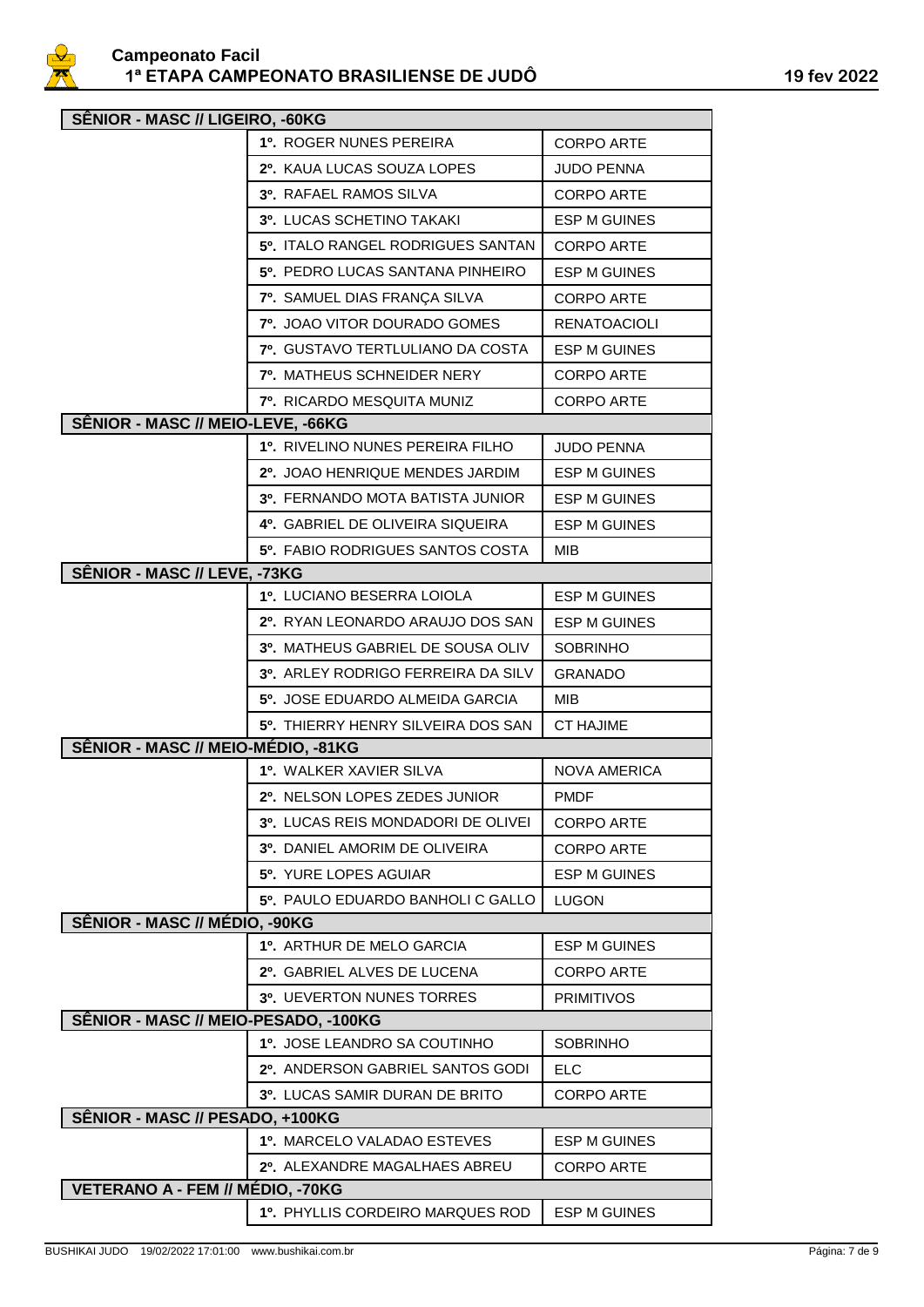

| VETERANO A - FEM // PESADO, +78KG          |                                          |                     |  |
|--------------------------------------------|------------------------------------------|---------------------|--|
|                                            | 1º. SHEILA BLANCHE DE ARAUJO GONÇ        | <b>ESP M GUINES</b> |  |
| VETERANO A - MASC // LIGEIRO, -60KG        |                                          |                     |  |
|                                            | 1º. RICARDO MESQUITA MUNIZ               | CORPO ARTE          |  |
| VETERANO A - MASC // MEIO-LEVE, -66KG      |                                          |                     |  |
|                                            | 1º. LUCAS COSTA MARQUES                  | <b>CORPO ARTE</b>   |  |
|                                            | 2º. ERIVANDO BEZERRA FREIRE              | ESP M GUINES        |  |
| VETERANO A - MASC // LEVE, -73KG           |                                          |                     |  |
|                                            | 1º. WALTER TERUO SAHEKI                  | SAHEKI JUDO         |  |
|                                            | 2º. JORGE BOSCO DE SOUZA                 | <b>CORPO ARTE</b>   |  |
|                                            | 3º. PEDRO GOMES MACHADO                  | <b>PMDF</b>         |  |
|                                            | 4º. MARCUS VINICIUS FERREIRA NERY        | <b>CORPO ARTE</b>   |  |
| VETERANO A - MASC // MEIO-MÉDIO, -81KG     |                                          |                     |  |
|                                            | <b>1º. DANIEL AMORIM DE OLIVEIRA</b>     | <b>CORPO ARTE</b>   |  |
| VETERANO A - MASC // MÉDIO, -90KG          |                                          |                     |  |
|                                            | 1º. FERNANDO DO ESPIRITO SANTO SO        | <b>JUDO MIURA</b>   |  |
|                                            | 2º. UEVERTON NUNES TORRES                | <b>PRIMITIVOS</b>   |  |
| VETERANO A - MASC // MEIO-PESADO, -100KG   |                                          |                     |  |
|                                            | 1º. PEDRO HENRIQUE CHACON NEVES          | <b>CANTINHO MAG</b> |  |
|                                            | 2º. JOAO PAULO SABINO                    | <b>ESP M GUINES</b> |  |
| VETERANO A - MASC // PESADO, +100KG        |                                          |                     |  |
|                                            | 1º. ALEXANDRE MAGALHAES ABREU            | <b>CORPO ARTE</b>   |  |
|                                            | 2º. AIRON ERBERT GUSMAO ANDRADE          | <b>LUGON</b>        |  |
| VETERANO B - FEM // MÉDIO, -70KG           |                                          |                     |  |
|                                            | 1º. PHYLLIS CORDEIRO MARQUES ROD         | <b>ESP M GUINES</b> |  |
| VETERANO B - FEM // PESADO, +78KG          |                                          |                     |  |
|                                            | 1º. SHEILA BLANCHE DE ARAUJO GONÇ        | <b>ESP M GUINES</b> |  |
| VETERANO B - MASC // MEIO-LEVE, -66KG      |                                          |                     |  |
|                                            | 1º. ERIVANDO BEZERRA FREIRE              | <b>ESP M GUINES</b> |  |
| VETERANO B - MASC // LEVE, -73KG           |                                          |                     |  |
|                                            | 1º. WALTER TERUO SAHEKI                  | <b>SAHEKI JUDO</b>  |  |
|                                            | 2º. PAULO MALHEIROS HENRIQUE             | <b>GAGLIARD</b>     |  |
|                                            | <b>3º. MARCUS VINICIUS FERREIRA NERY</b> | <b>CORPO ARTE</b>   |  |
| <b>VETERANO B - MASC // MÉDIO, -90KG</b>   |                                          |                     |  |
|                                            | 1º. FERNANDO DO ESPIRITO SANTO SO        | <b>JUDO MIURA</b>   |  |
| VETERANO B - MASC // PESADO, +100KG        |                                          |                     |  |
|                                            | 1º. LUIZ CESAR SOUSA DOS SANTOS          | <b>CANTINHO MAG</b> |  |
|                                            | 2º. MANOEL LEONARDO TOURINHO DE          | JPN BRA             |  |
|                                            | 3º. AIRON ERBERT GUSMAO ANDRADE          | LUGON               |  |
| <b>VETERANO C - MASC // LIGEIRO, -60KG</b> |                                          |                     |  |
|                                            | 1º. EDSON SCHULTZ DA SILVA               | <b>ARRAIS</b>       |  |
| VETERANO C - MASC // MEIO-MÉDIO, -81KG     |                                          |                     |  |
|                                            | 1º. CLAUDIO HIROSHI NAKATA               | <b>CORPO ARTE</b>   |  |
| VETERANO C - MASC // MÉDIO, -90KG          |                                          |                     |  |
|                                            | 1º. LEONARDO LINTOMEN AZEVEDO            | <b>ARRAIS</b>       |  |
|                                            | 2º. GILBERTO GORO KAYA                   | <b>SKALLAS</b>      |  |